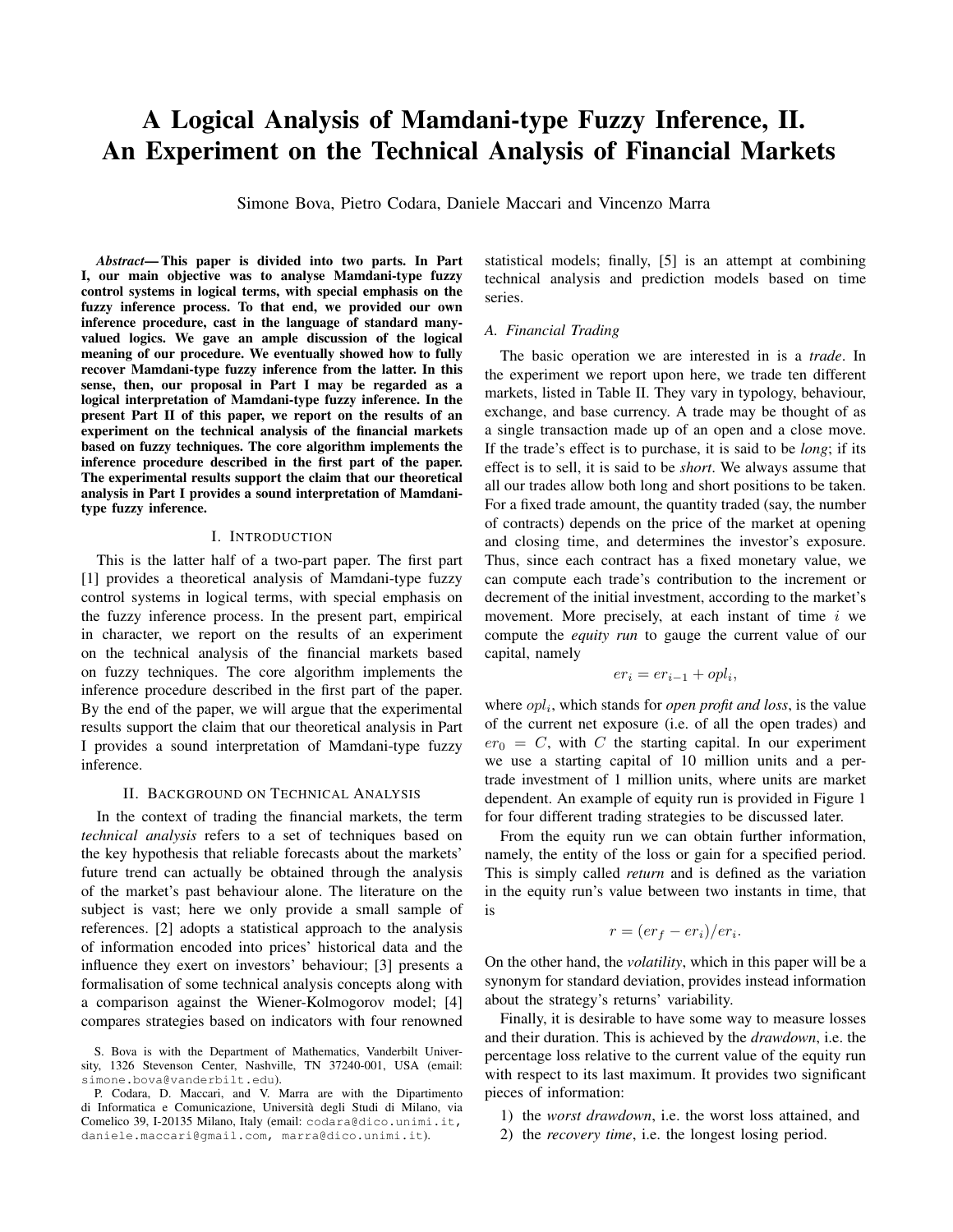

Fig. 1. Equity runs computed on the Euro/Dollar market, using various versions of the RSI indicator, July 2003 to July 2004. Numbers are percentages.

Figure 2 shows the drawdowns for the equity runs in Figure 1.

## *B. Indicators*

*Indicators* are tools used by analysts in order to forecast the markets' trend. Relevant to this paper are the following two.

*1) MACD: Moving Average Convergence Divergence*. Introduced by Gerald Appel in the 1970s (see [6]), this indicator tries to forecast market trends by comparing short and long-term tendencies. These are modelled by two exponential moving averages whose standard parameters are 12 and 26 periods, respectively. The long-term average is subtracted from the short-term average, and the result is called MACD. The *signal line* is computed out of MACD: it is again an exponential moving average, usually of 9 periods. Trading signals are produced according to the schema provided below.

- When the MACD crosses the signal line from below, buy.
- When the MACD crosses the signal line from above, sell.

The rationale behind this is based on the observation that a falling MACD shows a weakening of an uprising trend, in that the short-term trend is weakening faster than the longterm one. It is expedient to further compute the difference between MACD and the signal line, obtaining what is known as the *convergence divergence oscillator*, or cdo for short. This swings around the zero value, with positive (negative) values meaning the MACD is above (below) the signal line. Thus, the schema above reads as follows in terms of the cdo. *When* cdo *turns positive, buy; when* cdo *turns negative, sell.*

*2) RSI: Relative Strength Index*. Developed by James W. Wilder in [7], this indicator attempts to forecast the market's behaviour by looking at the extent of recent gains and losses to identify situations described as *overbought* and *oversold*.







Fig. 2. Drawdown calculated on the Euro/Dollar market, July 2003 to July 2004. Note how Mamdani and Gödel coincide, because the respective equity runs coincide.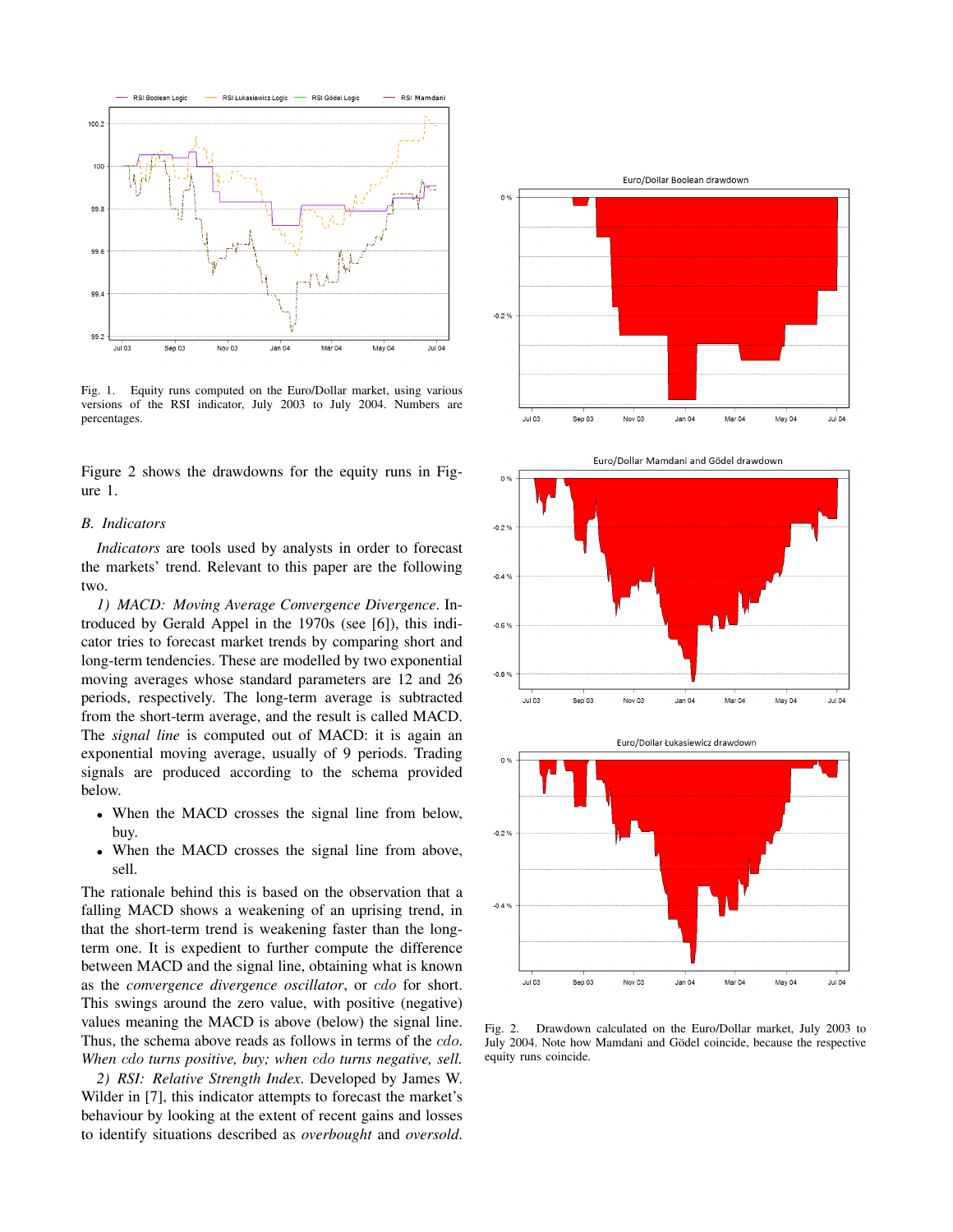It is defined as

$$
RSI = 100 - \frac{100}{1 + RS},
$$

where RS (relative strength) is the ratio between the averages of upward and downward closing prices of the last  $n$  periods. A closing price is said to be upward if it is greater than the previous day's price, and downward when it is smaller. Usually  $n = 14$ . Two conventional thresholds act as flagpoles for oversold and overbought situations. Standard values for the thresholds are 30 and 70. Signals are generated when the following conditions occur  $(RSI_i)$  is the value of RSI at instant  $i$ ):

- if  $\text{RSI}_i > 30$  and  $\text{RSI}_{i-1} \leq 30$ , buy;
- if  $\text{RSI}_i < 70$  and  $\text{RSI}_{i-1} \geq 70$ , sell.

The general idea behind the first rule is that values near the lower threshold signal an underpriced market, likely to reverse its trend; and similarly for the second rule. Figure 3 shows an example of these indicators for the Euro/Dollar market.



Fig. 3. MACD and RSI indicators computed on the Euro/Dollar market, year 2007.

### III. SYSTEM DESCRIPTION

The indicators discussed above work in a Boolean fashion – at specific instants of time, they generate signals to the effect that the trader either goes long, or goes short all the way. On the fuzzy approach, by contrast, one would adjust market exposure in a continuous manner. To achieve this, we assume indicators do provide signals at each instant of time, although the *strength* of signals may be varying. Classical signals will then correspond to strong fuzzy signals,

whereas their absence will generally correspond to a weak (possibly nil) fuzzy signal. Market exposure will be adjusted accordingly, which requires countenance of intermediate possibilities between totally long and totally short positions. To make this precise, we need to *fuzzify* both indicators and position. This will require the normalisation of the respective ranges of the latter quantities, as detailed below.<sup>1</sup> By convention, we always normalise to the real unit interval [0, 1]. Below, we introduce a Mamdani-type fuzzy control system for trading with RSI and MACD indicators. We then introduced an alternative system based on the contents of Part I of this paper.

## *A. Fuzzification*

*1) Fuzzy MACD:* As a preliminary to the fuzzification of the MACD indicator, we need to normalise its values to  $[0, 1]$ . First, given a time series, we compute the maximum divergence (in absolute value)  $\alpha_{max}$  observed over a number of past periods. We then assume as the range to be normalised the interval  $[-cdo_{max}, cdo_{max}]$ . In computing  $\alpha_{max}$ , however, we do not want to look too far back into the past of the time series, for it can be argued that this would make signals unreliable. To see this, recall that the MACD indicator is parametrised by the numbers of the various past periods over which averages are computed. In the present setting, the largest span considered is twenty-six periods long, and therefore the current value of the indicator only depends on the past twenty-six data items. It follows that using older data items in the normalisation process introduces spurious information. Summing up, we normalise the value of  $cdo_i$  – the cdo at time  $i$  – by

$$
ncdo_i = \frac{1}{2} \left( 1 + \frac{cdo_i}{cdo_{max}} \right).
$$

Note that when  $cdo_i = 0$ , the outcome of the normalisation is 0.5.

We can now turn to the fuzzification proper. We only use two fuzzy sets, called  $NEG$  ("negative") and  $POS$ ("positive"). They are shown in Fig. 4. This specific choice of  $NEG$  and  $POS$  aims at smoothing the transition from a fully negative *cdo* to a fully positive *cdo* passing through a nil cdo. In the crisp setting the actual magnitude of cdo is immaterial – only its sign matters. Here, the choice of  $NEG$ and POS reflects the assumption that the magnitude of cdo does carry information whenever it is sufficiently close to zero. For instance, an increase of magnitude from near below zero to a value even closer to zero, even if not a positive one, may indicate a tendency to eventually cross the zero boundary, though the strength of that indication is weaker than an actual sign inversion. In terms of the normalised indicator  $ncdo$  – the abscissa in Figure 4 – one needs to recast the former remarks taking into account that the zero line is here placed at 0.5. Accordingly, the sentences '*The* ncdo *is positive*' and '*The* ncdo *is negative*' are allowed to take on

<sup>1</sup>While choosing an appropriate, non-distortive normalisation can notoriously prove a challenging task in practice, in this paper we are not concerned with this issue at a general level.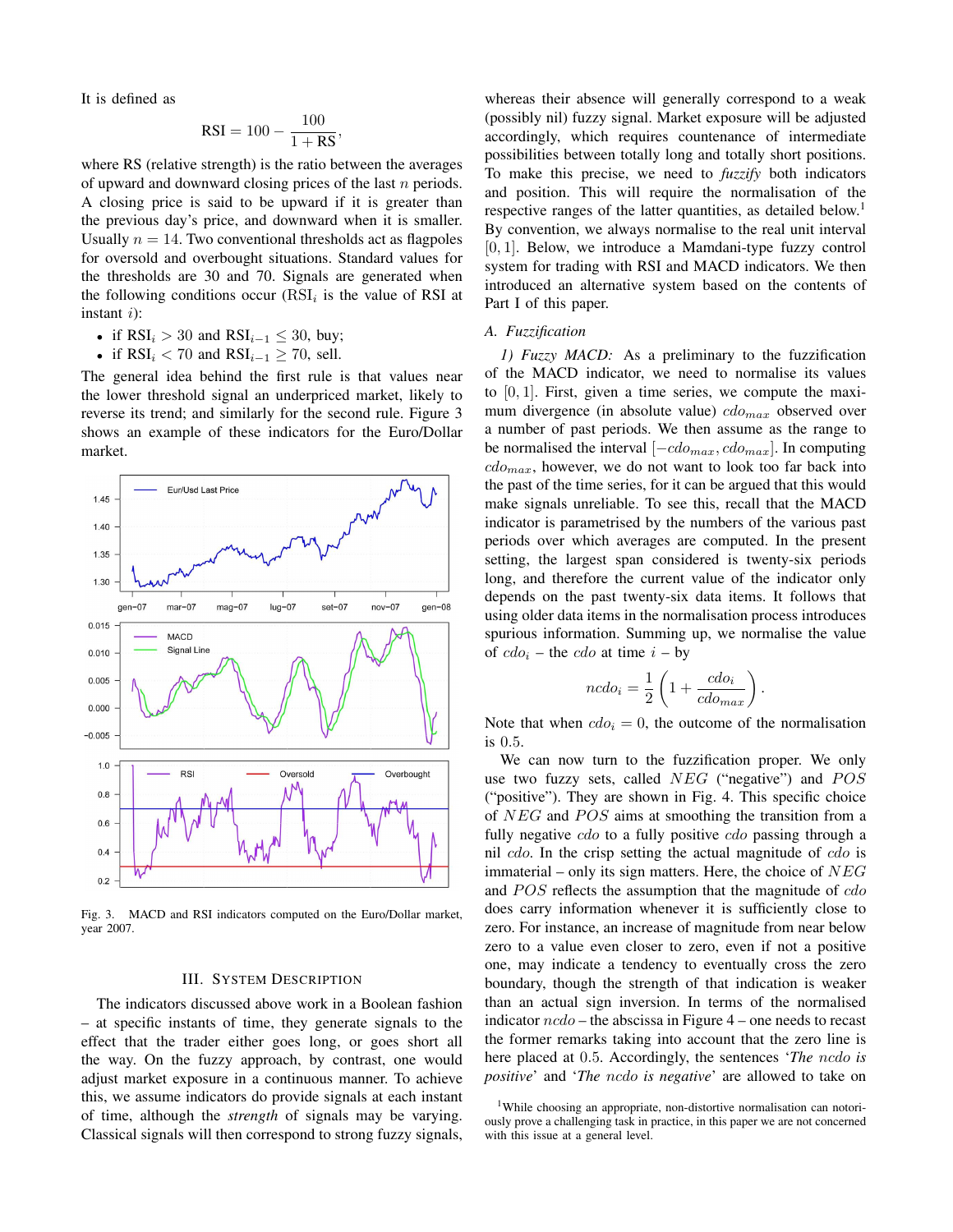intermediate truth values when ncdo lies in the open interval (0.45, 0.55). The interval is relatively narrow because it is hard to argue that the precise magnitude of the ncdo far away from the zero line actually does carry significant information. A certain amount of tuning was performed to back this up empirically, even though extensive fine-tuning of parameters is obviously not the focus of this piece of work.



Fig. 4. Fuzzy sets for the MACD indicator (in abscissa the normalised cdo.)

*2) Fuzzy RSI:* The RSI is bounded by definition to  $[0, 100]$ , and we normalise its values to  $[0, 1]$  by setting  $nRSI = RSI/100$ .

In order to proceed with the fuzzification of RSI, observe that this indicator relies on three crisp bands in order to trigger trading signals. Namely, if RSI  $\geq$  70 the market is *overbought*; if RSI  $\leq$  30 the market is *oversold*; and if  $30 <$  RSI  $<$  70 the market is neither overbought nor oversold – we say it is *average*. Our fuzzification aims for smoother bands, by assuming that the sentences "*The market is overbought*", "*The market is oversold*", and "*The market is average*" have intermediate truth values in neighbourhoods of the thresholds 30 and 70. A choice of fuzzy sets consistent with the foregoing is shown in Figure 5. Here, in abscissa one reads the normalised RSI.



Fig. 5. Fuzzy sets for the RSI indicator (in abscissa the normalised RSI.)

*3) Fuzzy Position:* Recall from Sect. II-A that the maximum per-trade investment is  $10<sup>6</sup>$  units; this yields a maximal market exposure, say maxpos. A classical trading system can take three different positions on the market. Namely, the position *pos* can be all the way long ( $pos = +maxpos$ ), all the way short ( $pos = -maxpos$ ), or else one can stay out of the market ( $pos = 0$ ). As mentioned before, we want to be able to adjust market exposure in a continuous

| Operator                   | Łukasiewicz                          | Gödel                        | Mamdani                   |
|----------------------------|--------------------------------------|------------------------------|---------------------------|
| conjunction<br>disjunction | $\max(0, a+b-1)$<br>$\min(1, a + b)$ | $\min(a, b)$<br>max(a, b)    | $\min(a, b)$<br>max(a, b) |
| negation                   | $1-a$                                | if $a=0$ ,<br>otherwise      | $1-a$                     |
| ifthen                     | $min(1, 1 - a + b)$                  | if $a \leq b$ ,<br>otherwise | $\min(a, b)$              |
| aggregation                | $max(0, a + b - 1)$                  | $\min(a, b)$                 | max(a, b)                 |

TABLE I THE DEFINITION OF OPERATORS FOR THE SYSTEMS USED IN THE SIMULATION.

manner, that is, to take intermediate positions in the interval [ $-maxpos, +maxpos$ ]. As for the indicators, the first step is normalisation. The natural choice here is to normalise the interval  $[-maxpos, +maxpos]$  to [0, 1] linearly. Therefore, a normalised position of 0.5 corresponds to the nil position (out of the market). Fuzzy sets for the position are shown in Figure 6, where  $L$  is the fuzzy set which gives truth values to the sentence '*Position is Long*', and S is the fuzzy set which gives truth values to the sentence '*Position is Short*'.



Fig. 6. Fuzzy sets defined for the position (in abscissa the normalised position.)

## *B. Mamdani-type Fuzzy Inference*

We assume familiarity with Mamdani-type fuzzy control systems in this section. For details, please see the first part of this paper [1]. In the experiment we are reporting upon, we used the standard operators shown in Table I. We observe that the 'if. . . then. . . ' operator is interpreted by the semantics of implication in the case of Łukasiewicz and Gödel logic, whereas it is interpreted by the minimum in Mamdani-type systems. As is well known, the minimum cannot be regarded as the semantics of a genuine logical implication if one works in the setting of residuated structures, where implication is the residuum of conjunction. For details, please see [8].

Let us now formalise the control theories for the MACD and RSI indicators.

As for the MACD, we observe that its behaviour can be captured by the following sentences:

- "when *cdo* turns from negative to positive, buy" and
- "when *cdo* turns from positive to negative, sell".

Consequently, two simple rules are all that we need: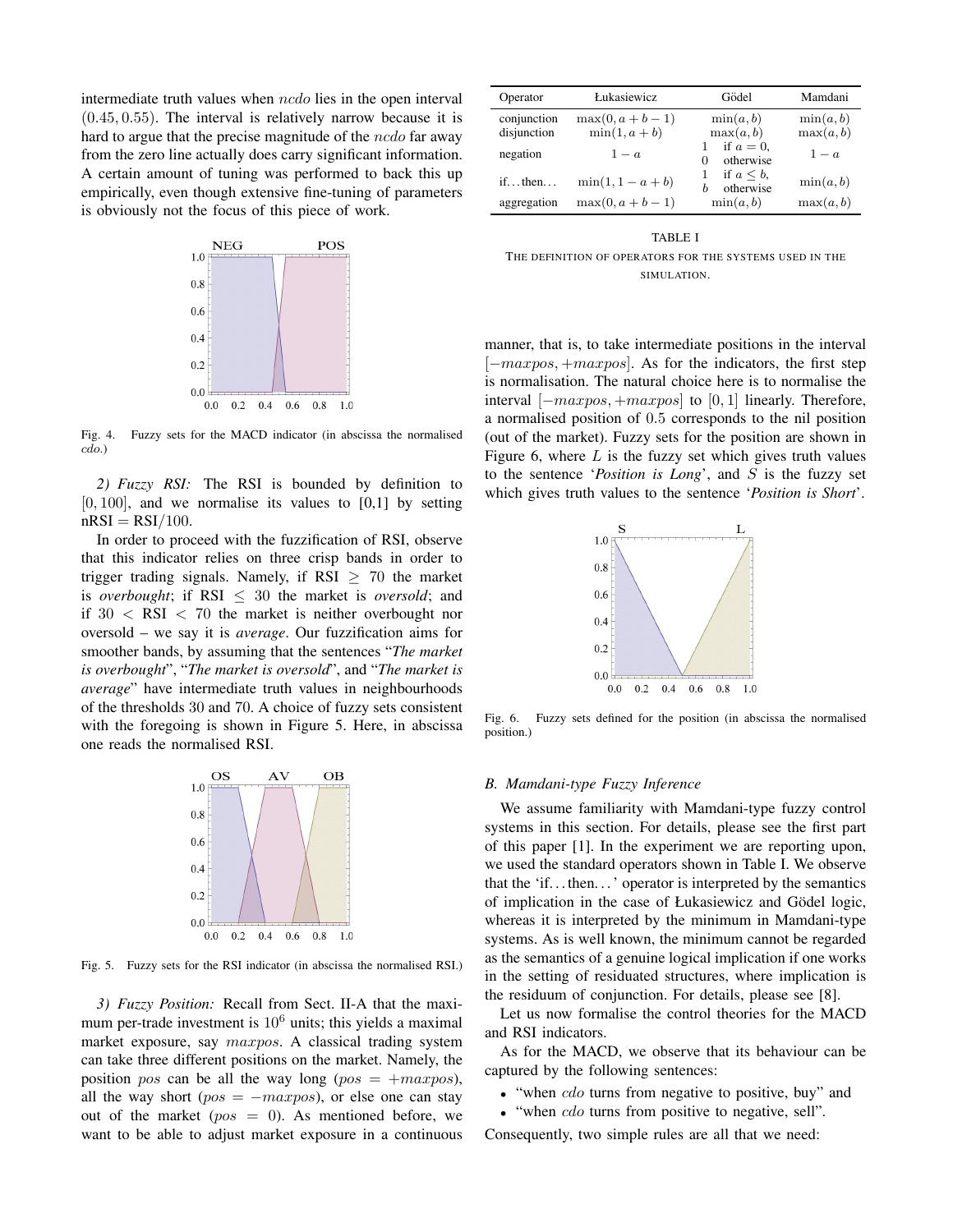IF  $cdo_{i-1}$  is NEG AND  $cdo_i$  is POS THEN pos is L IF  $cdo_{i-1}$  is POS AND  $cdo_i$  is NEG THEN pos is S

Here NEG and POS stand for negative and positive, while  $cdo_{i-1}$  and  $cdo_i$  represent the previous and current values of the  $cdo$ , respectively.  $L$  and  $S$  stand for long and short.

Concerning the RSI, the indicator's control theory is reported below, with OS, AV, OB standing for oversold, average, and overbought.

IF  $rsi_{i-1}$  is OS AND  $rsi_i$  is AV THEN pos is L IF  $rsi_{i-1}$  is OS AND  $rsi_i$  is OB THEN pos is L IF  $rsi_{i-1}$  is OB AND  $rsi_i$  is AV THEN pos is S IF  $rsi_{i-1}$  is OB AND  $rsi_i$  is OS THEN pos is S

The first two rules govern the triggering of long signals. The remaining two govern the triggering of short signals. Sect. IV-A provides some insights into the input/output behaviour of the systems based on the rules above.

## *C. Logic-based Alternative to the Mamdani-type Inference*

The basis of our alternative system is the interpretation of a set of fuzzy rules as a theory, i.e. a set of formulas, in a many-valued logic L. Full details may be found in Part I. For the reader's convenience, we provide a rough summary of the procedure here.

We obtain a theory Θ from a set of fuzzy rules, as follows.

- Each sentence of the form '*x is X*' is interpreted as a logical variable X.
- The connectives AND, OR, NOT, and THEN used in the fuzzy rules are interpreted as the corresponding logical connectives of the logic  $L$ , and aggregation of rules is achieved via the conjunction of L.

Having defined Θ, we proceed to assign real values to the *input* variables of our theory (i.e. we define a partial assignment  $\bar{\mu}$  to the input variables). This is done with the use of fuzzy sets defined for the input observables (see Sect. III-A). The aim of the control system is to find the 'best' possible value for the output observable. In our approach, this corresponds to extracting one value from the set of all values of the *output* variables which maximise the truth value of the theory Θ. This can be done by:

- 1) Extending  $\bar{\mu}$  to a partial assignment  $\mu$  which assigns truth values to each output variable, by using the fuzzy sets defined for the output observable;
- 2) computing the truth function of the theory  $\Theta$  under the assignment  $\mu$ ;
- 3) finding a set of complete assignments which maximise the truth value of the theory; and
- 4) choosing a defuzzification method to extract a single assignment from the set of all maximising assignments.

Let us revert to our experiment. Consider the set of rules for the MACD-based fuzzy control system described in the previous section. We rewrite such rules as a theory  $\Theta_{MACD}$ , namely,

$$
(NEG_{i-1}\wedge POS_{i}\rightarrow L)\wedge (POS_{i-1}\wedge NEG_{i}\rightarrow S).
$$

As to the RSI-based fuzzy control system, we also rewrite the fuzzy rules defined in the previous section as a theory  $\Theta_{RSI}$ , namely,

$$
(OS_{i-1} \wedge AV_i \to L) \wedge (OS_{i-1} \wedge OB_i \to L) \wedge
$$
  
 
$$
\wedge (OB_{i-1} \wedge AV_i \to S) \wedge (OB_{i-1} \wedge OS_i \to S).
$$

In the experiment, the logic-based approach for the MACD and RSI control systems was tested by interpreting the respective theories in two well-known many-valued logics: Gödel logic, and Łukasiewicz logic. The semantics of the connectives is provided in Table I.

Algorithm 1 shows how the position is computed in the case of the RSI-based strategy. An analogous algorithm has been used for the MACD-based strategy. The algorithm works as follows. The inputs  $rsi_{i-1}$  and  $rsi_i$  are used to compute the truth values to be assigned to the variables  $OS_{i-1}$ ,  $OB_{i-1}$ ,  $OS_i$ ,  $OB_i$ ,  $AV_i$ : values are assigned by the function getMembership, using the fuzzy sets for RSI. Next, we compute all possible pairs of truth values for the variables  $L$  and  $S$ , for values of position ranging in  $[0, 1]$  by steps of 0.01. For each pair of values assigned to L and S we evaluate the theory  $\Theta_{RSI}$ . When the theory achieves a maximal truth value under the assignment, we add the current position (i.e. the position that has generated the assignment) to the vector  $P$  of maximising positions. Finally, we extract one of the maximising positions from  $P$ , by computing the arithmetic mean of the values of P. (This latter step corresponds to the well-known mean of maxima defuzzification method).

Algorithm 1: The algorithm for the computation of the position, RSI case.  $\Theta_{RSI}$  is the control theory. input :  $rsi_{i-1}$ ,  $rsi_i$ output: pos;  $\frac{1}{2}$  output position  $OS_{i-1}, OB_{i-1} \leftarrow$  getMembership( $rsi_{i-1}$ );  $OS_i, OB_i, AV_i \leftarrow \texttt{getMembership}(rsi_i);$  $\bar{\mu} \leftarrow \{OS_{i-1}, OS_i, OB_{i-1}, OB_i, AV_i\};$ pos,  $v_{max} \leftarrow 0$ ; /\* initialize vector P of maximising positions  $\star/$  $P \leftarrow \emptyset;$ while  $pos \leq 1$  do  $S, L \leftarrow$  getMembership( $pos$ );  $\mu \leftarrow \bar{\mu} \cup \{S, L\};$  $v \leftarrow$  evaluate ( $\Theta_{RSI}, \mu$ ); if  $v > v_{max}$  then  $v_{max} \leftarrow v;$  $P \leftarrow \{ pos \};$ else if  $v = v_{max}$  then  $\mid P \leftarrow P \cup \{ pos \};$ end  $pos \leftarrow pos + 0.01;$ end return mean  $(P)$ ;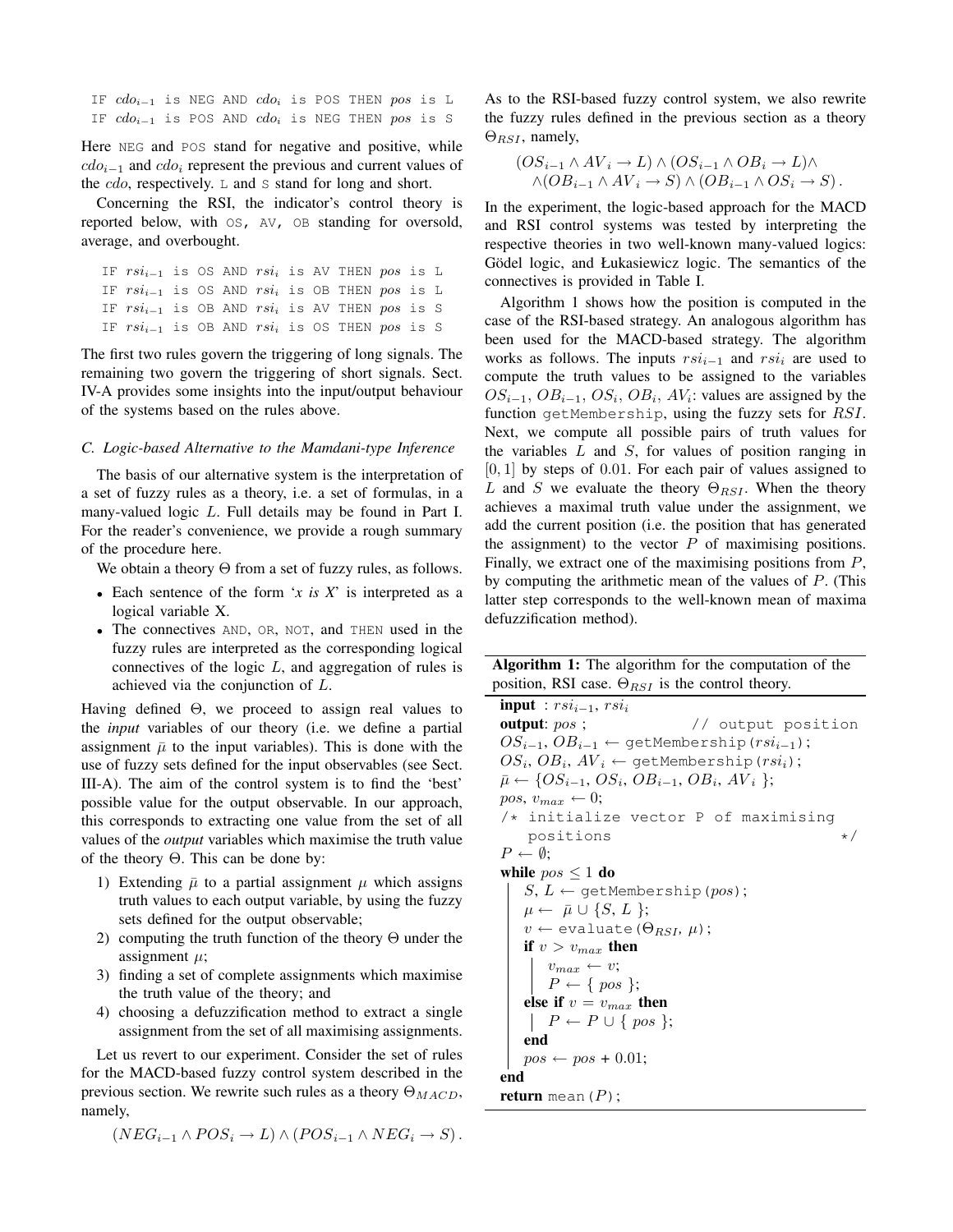## *D. Defuzzification*

In the Mamdani-type fuzzy control system (see Sect. III-B) the defuzzification process takes as input a fuzzy set, and provide as output a value for pos. The output value can be computed in a number of ways. MATLAB's Fuzzy Logic Toolbox provides five different standard defuzzification methods: centroid, bisector, mom (mean of maxima), lom (largest of maxima), and som (smallest of maxima). We work with the mean of maxima defuzzification method. As detailed in Part I of this paper [1], such a choice affords an easier comparison between the Mamdani-type fuzzy system and the system based on our approach form the standpoint of fuzzy inference.

In our implementation of the logic-based fuzzy system (see Sect. III-C) the input of the defuzzification process is not a fuzzy set, but a set  $P$  of values maximising a theory (the vector  $P$  in Algorithm 1.) The output value  $pos$  is given by the mean of the values of  $P$ .

## IV. SIMULATION AND RESULTS

All the results discussed in this section were obtained running our systems on the set of historical data for the markets listed in Table II. Twenty years of historical data (including opening and closing prices) for these markets has been used, except for the Euro/US Dollar market, which has entered the financial markets later. Below we give a concise description of the procedure by means of which the data was obtained.

We first executed each strategy on each market on the whole data set available for that market, in order to obtain the normalised position to assume at each instant for a given market–strategy pair. The next step was then to compute actual financial quantities on an annual basis for a five–years period, January 1, 2003 to January 1, 2008. To increase the number of data generated we further decided to shift forward this annual window at three-month steps. In other words, given a market and a strategy, we fetched data about the position to assume from the database, afterwards using it to calculate needed metrics.

This choice was based upon the fact that when actual trading occurs, we would like to use as much data available as possible. This means referring to information preceding the execution's starting date, if at disposal. This in turn provides a justification to our selection of a common period of execution for all markets (recall for example that data for the Euro/Dollar market did not exist before 1999).

The logic-based fuzzy system was implemented in Java; it is interfaced with R (http://www.r-project.org/) for technical analysis and plotting. The system has been run with the theories  $\Theta_{MACD}$  and  $\Theta_{RSI}$  in Łukasiewicz, Gödel, and Boolean Logic modes. The test with Boolean logic aims to illustrate the limit case of fuzzy indicators used in a Boolean fashion; the results essentially coincide, as expected, with trading based on the non-fuzzy indicators as defined in Sect. II.

TABLE II THE LIST OF MARKETS (OTC STANDS FOR "OVER THE COUNTER").

| Market                  | Exchange     | <b>Ouoted</b> In            | Ticker    |
|-------------------------|--------------|-----------------------------|-----------|
| Aluminium               | LME.         | \$⁄t                        | AH        |
| British Pound/US Dollar | otc          | \$/£                        | BP        |
| Brent Crude Oil         | <b>IPE</b>   | $$$ bbl.                    | CO        |
| Euro/US Dollar          | otc          | \$⁄€                        | EC        |
| Gold 100 oz.            | <b>COMEX</b> | $\mathcal{S}_{0z}$          | GC        |
| Heating Oil             | <b>NYMEX</b> | $\mathcal{Y}_{\text{gal.}}$ | HO        |
| Live Cattle             | <b>CME</b>   | ¢⁄іь.                       | LC        |
| Cocoa                   | <b>LCE</b>   | £h                          | QC        |
| S&P 500                 | <b>CME</b>   | pts.                        | <b>SP</b> |
| 30Y US T-Bond           | CBOT         | pts.                        | US        |
|                         |              |                             |           |

The Mandani-type fuzzy control system was implemented in MATLAB, using the Fuzzy Logic Toolbox along with some auxiliary methods implemented in Java.

Both systems connect up with a MySql DBMS in order to fetch markets' data, and store results.

# *A. Control surfaces*

We present here the control surfaces generated by the implemented systems. Figure 7 shows the control surface of the control system that uses the RSI indicator as is. Note that our implementation slightly modifies the original meaning of the RSI indicator. Namely, while a system based on the latter usually only allows to go long or to go short, our system also allows to stay out of the market at any time (as one can deduce by looking at the flat at level 0.5 in the picture.)



Fig. 7. Control surface for the RSI control system, using Boolean logic's operators.

Next consider Figures 8 and 9. The former shows the control surface of the logic–based system, when configured to use  $\Theta_{RSI}$  as theory and Gödel Logic as logic, whilst the latter shows the control surface of the Mamdani-type fuzzy control system, as generated by MATLAB's Fuzzy Logic Toolbox. The similarity between the two is evident; for a theoretical explanation of the fact that the logicbased system is indeed more general than the Mamdani-type system, and thus is capable of producing the same control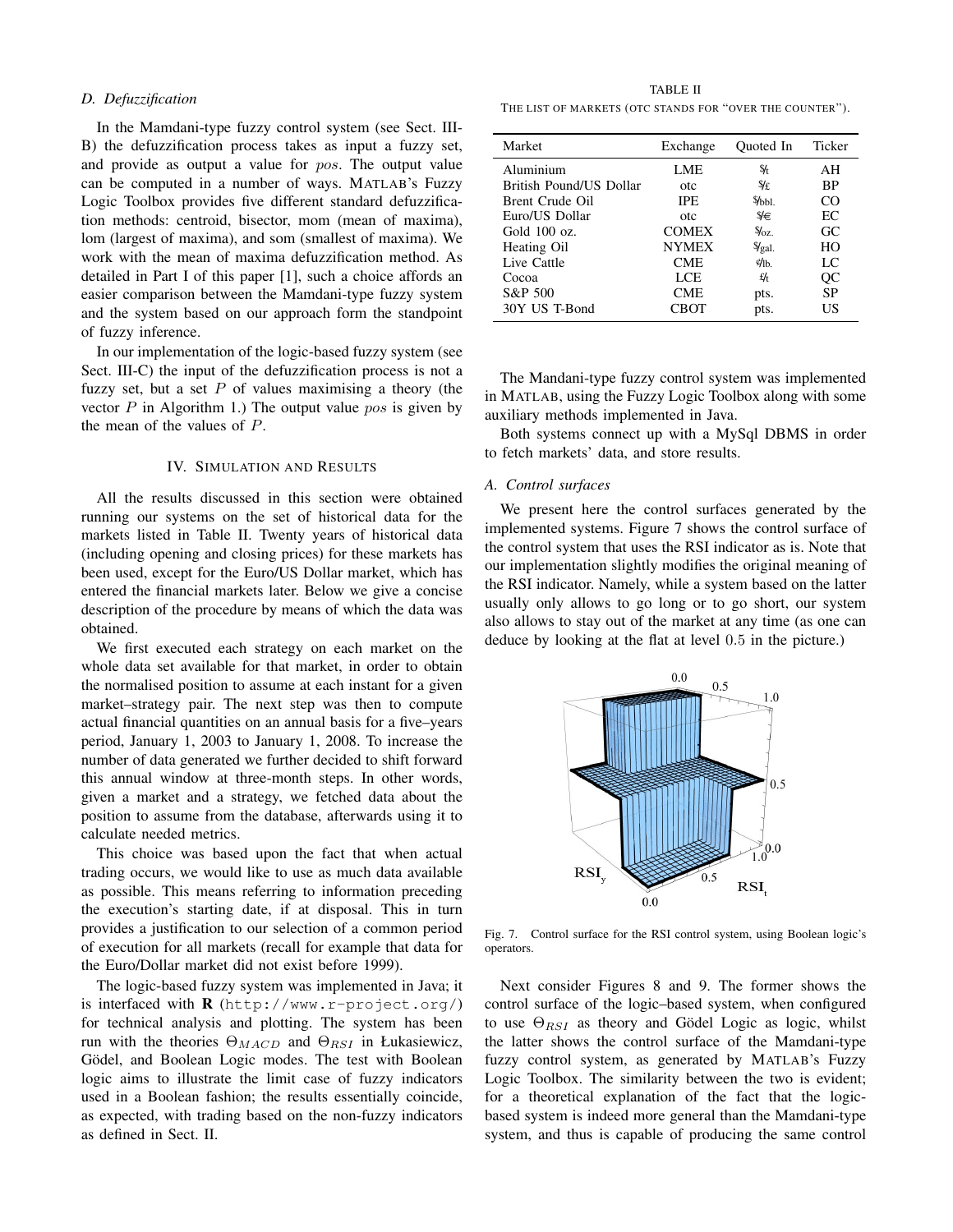surface computed by the latter, please refer to Part I of the paper.



Fig. 8. Control surface for the RSI control system, using Gödel logic's operators.



Fig. 9. Control surface for the RSI control system, using Mamdani's operators.

## *B. Comparison of the Results*

Table III provides information about the average percentage returns and volatility for strategies based on the MACD, while the corresponding RSI data are shown in Table IV. The same data is presented visually in Figure 10. It can be observed that, on average, the performance of the logic-based system (both with Łukasiewicz and Gödel logic) is comparable to that of the Mamdani-type system. The same applies to the performance of the systems based on Boolean logic, which, as mentioned, essentially implement standard RSI- or MACD-based trading strategies. Note in addition how, when applying the RSI strategy on some specific markets (CO, GC, HO, SP), the Mamdani-type control system actually performs quite poorly in comparison to all other systems. We do not set forth an explanation for this behaviour in this paper: the data do not question our conclusion that the logicbased systems perform at least as well as the Mamdani-type system in all cases, and this is enough for our purposes here. More experimental research is needed to back up further considerations.



RSI average percentage return



Fig. 10. The average percentage return for the MACD (above) and RSI (below) based strategies.